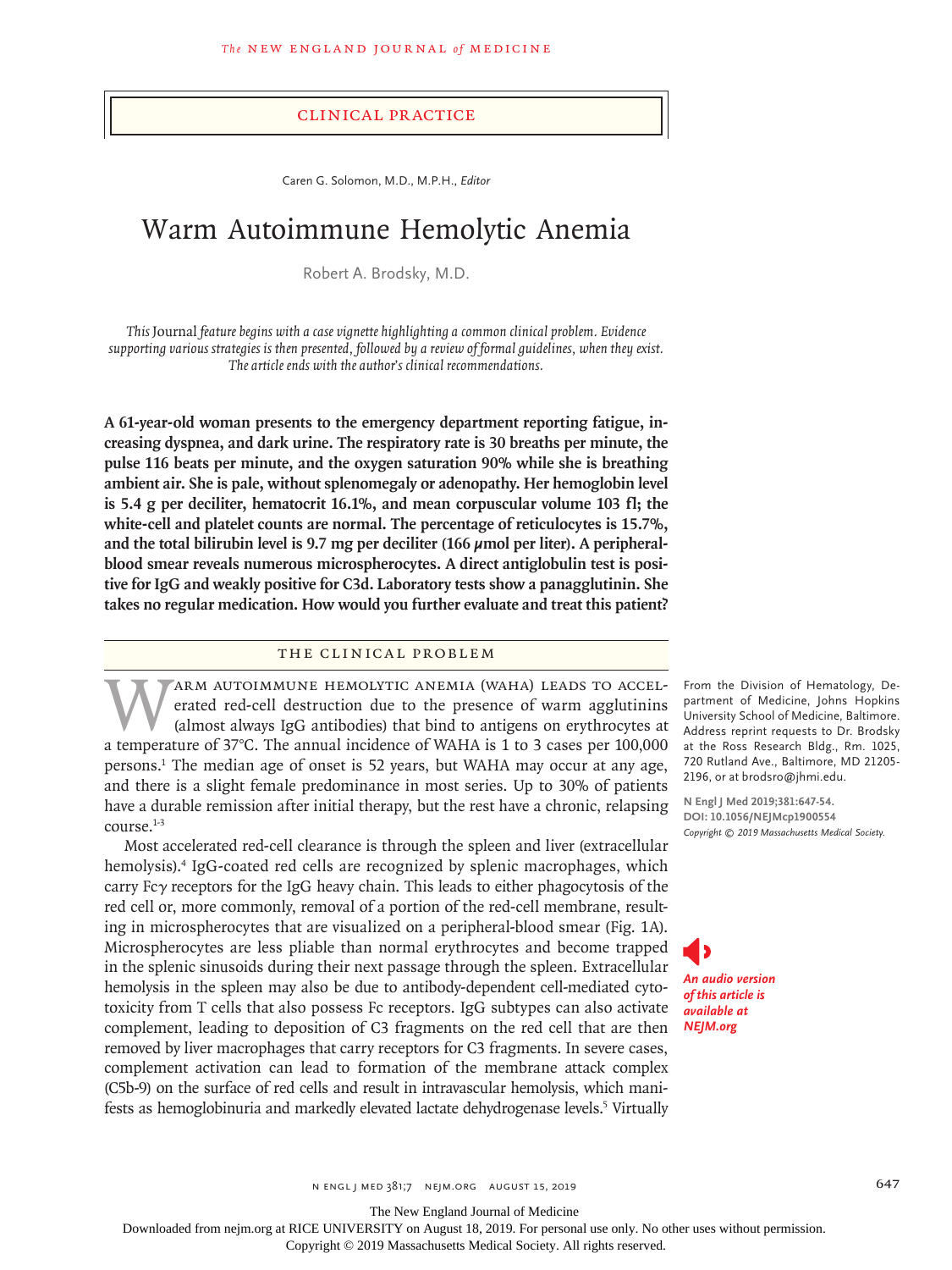#### **Key Clinical Points**

#### **Warm Autoimmune Hemolytic Anemia**

- Warm autoimmune hemolytic anemia (WAHA) is a chronic, relapsing disease characterized by anemia, reticulocytosis, other laboratory evidence of hemolysis, and, in 95% of cases, a positive direct antiglobulin test (Coombs' test).
- Autoantibodies in patients with WAHA (panagglutinins) typically lack specificity, in contrast to alloantibodies that are typically specific for red-cell antigens.
- Several retrospective studies have shown that the absolute risk of venous thromboembolic events (pulmonary emboli and deep venous thrombosis) is 15 to 30% among adult patients with WAHA.
- Prompt transfusion of ABO- and RhD-matched blood is warranted for patients with WAHA and severe anemia (hemoglobin level *<*6 g per deciliter).
- First-line therapy involves glucocorticoids and rituximab. In two randomized, controlled trials, glucocorticoid therapy plus rituximab was superior to glucocorticoid monotherapy as first-line treatment for WAHA.



Panel A shows numerous microspherocytes (arrows) that are typically seen in warm autoimmune hemolytic anemia. Panel B shows red-cell agglutination (arrows) in a sample obtained from a patient with cold agglutinin disease.

all warm autoantibodies are polyclonal and react with all reagent red cells from the blood bank (panagglutinins), even when WAHA is associated with clonal B-cell lymphoproliferative diseases such as chronic lymphocytic leukemia (CLL).<sup>6,7</sup>

Approximately 50% of cases of WAHA are primary and idiopathic; the rest are secondary to other disorders (Table S1 in the Supplementary Appendix, available with the full text of this article at NEJM.org) or medications.<sup>8</sup> Immunodeficiency disorders that are associated with an increased risk of WAHA include common variable immunodeficiency<sup>9</sup> and other primary immunodeficiency states, such as the autoimmune lymphoproliferative syndrome.10 Patients with this syndrome harbor germline mutations in genes such as *FAS*, *FASL*, or *CASP10*. These mutations lead to diminished Fas-mediated lymphocyte apoptosis and failure to delete autoreactive lymphocytes, and thus a predisposition to WAHA and other autoimmune diseases. Acquired lymphoproliferative diseases associated with WAHA include CLL, non-Hodgkin's lymphoma, and Hodgkin's lymphoma. Purine analogues such as fludarabine increase the risk and exacerbate the severity of WAHA among patients with CLL, as does a history of allogeneic bone marrow transplantation or solid-organ transplantation. Other risk factors for WAHA include rheumatologic conditions (e.g., systemic lupus erythematosus, scleroderma, and rheumatoid arthritis) and infections, including viral infections (especially in children, and in particular, human immunodeficiency virus [HIV] infection) and babesiosis in

The New England Journal of Medicine

Downloaded from nejm.org at RICE UNIVERSITY on August 18, 2019. For personal use only. No other uses without permission.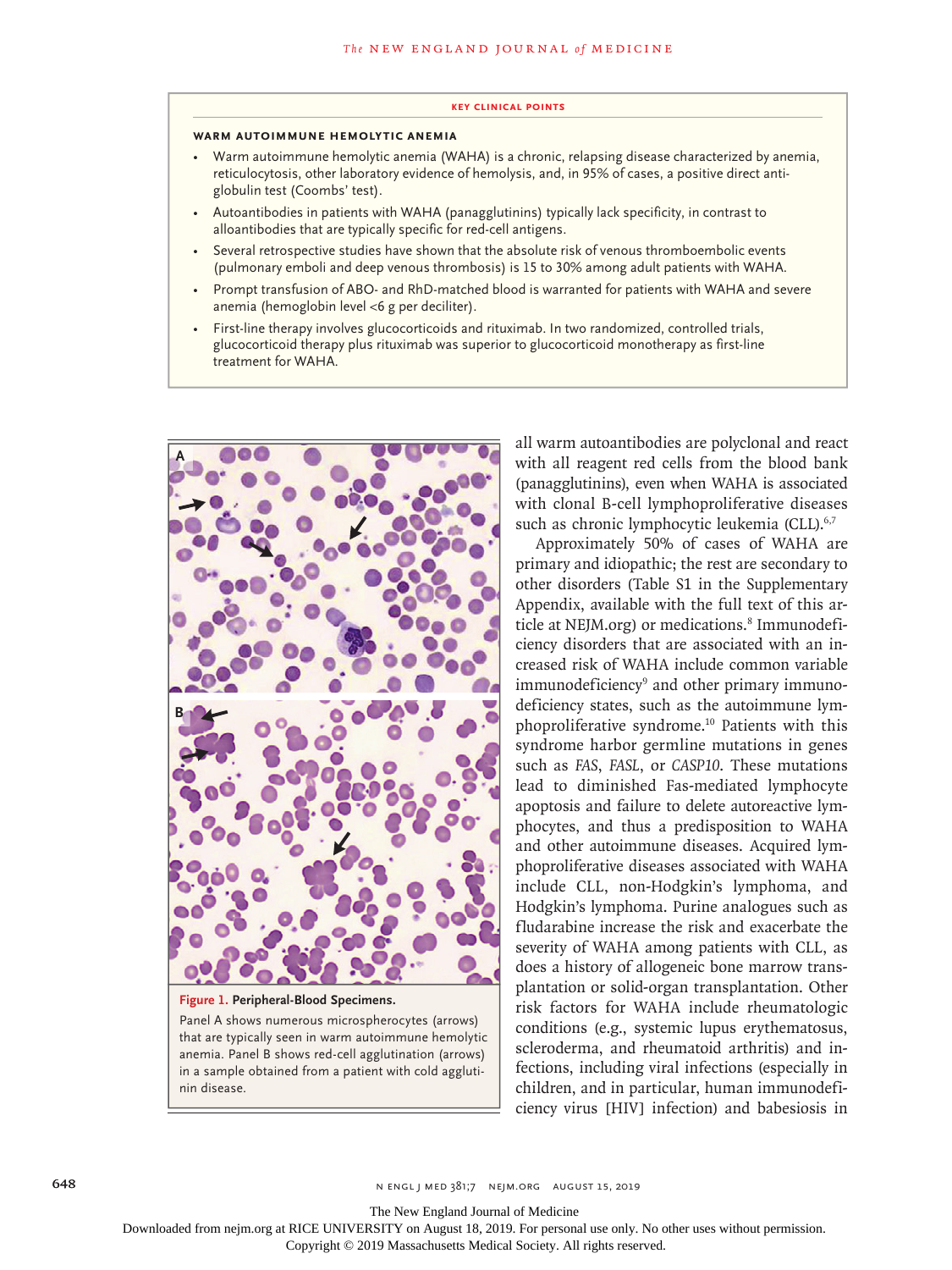patients without splenic function. In a singleinstitution study involving 86 patients with a diagnosis of babesiosis,<sup>11</sup> WAHA developed in 6 patients, all of whom had undergone splenectomy, within 2 to 4 weeks after infection, whereas only 12 of the 80 patients in whom WAHA did not develop had undergone splenectomy.

Multiple medications also are associated with the development of WAHA.<sup>12</sup> The most common drugs associated with WAHA are penicillins and cephalosporins. A recent search of the Food and Drug Administration database revealed 68 cases of WAHA associated with checkpoint inhibitors, which are known to be associated with immunerelated complications.13 The reported incidence of WAHA appeared to be higher among patients who received programmed death 1 (PD-1)-targeted and programmed death ligand 1 (PD-L1)– targeted therapy (0.15% to 0.25%) than among those who received cytotoxic T-lymphocyte antigen 4 (CTLA-4) inhibitors (approximately 0.06%). Most patients with WAHA associated with checkpoint inhibitors have a response to treatment with glucocorticoids, but at least 2 patients who received this treatment have died.

Several retrospective studies have shown that the absolute risk of venous thromboembolic events (pulmonary emboli and deep venous thrombosis) is 15 to 30% among adult patients with WAHA.<sup>3,14</sup> The incidence is highest within the first several weeks after diagnosis, and these events are more common in patients with more severe hemolysis. Hemolysis itself appears to account for the high incidence of thromboembolic complications<sup>15</sup>; the increased risk persists after adjustment for a score predicting the risk of venous thromboembolism according to other factors (the Padua prediction score), $16$  the presence of antiphospholipid antibodies, and whether the WAHA is primary or secondary. Patients with treatment that includes splenectomy are at increased risk for infection, even if they have undergone prophylactic vaccination against encapsulated organisms.

WAHA is often considered benign; however, mortality from vascular events (pulmonary emboli, myocardial infarction, and stroke) or from infection or sepsis may approach 5%.3 Low absolute reticulocyte counts<sup>17</sup> (<60,000 per cubic millimeter) and the presence of warm IgM autoantibodies $18$  have been reported to be predictive of an increased risk of death.

## Strategies and Evidence

## **Signs and Symptoms**

Common symptoms of WAHA (fatigue, dyspnea, and palpitations) are proportional to the degree of anemia. Brisk intravascular hemolysis, which can be associated with chest pain, lethargy, and confusion, is a medical emergency. Physical examination reveals pallor and jaundice proportional to the degree of anemia and intravascular hemolysis. Cardiopulmonary signs such as tachycardia, peripheral edema, and elevated jugular venous pressure may occur. Splenomegaly may be present, especially in patients with an underlying lymphoproliferative disorder. Common laboratory features include a low hemoglobin level, reticulocytosis, elevated lactate dehydrogenase levels, low haptoglobin levels, elevated indirect bilirubin levels, and a positive direct antiglobulin test.

Among 109 consecutive patients with hemolytic anemia included in a retrospective study (of whom approximately 80% had WAHA), $19$  the median hematocrit was 24% and the median corrected percentage of reticulocytes was 5.0% (range, 0.1 to 45.0). In a smaller registry study in France,<sup>20</sup> more than 90% of the patients had a low haptoglobin level and more than 90% had elevated lactate dehydrogenase levels. Bilirubin levels were elevated in more than 80% of the patients; one third had jaundice, more than 5% presented with chest pain, and more than 50% required blood transfusion. More than 20% of patients with WAHA have a concurrent monoclonal gammopathy, which is more than five times the expected rate for their age. $^{21}$ 

## **Diagnosis and Evaluation**

WAHA should be suspected in a patient who presents with anemia and laboratory evidence of hemolysis (i.e., an elevated lactate dehydrogenase level, an elevated indirect bilirubin level, and a low haptoglobin level). The diagnostic workup should include a complete blood count, a reticulocyte count, the markers of hemolysis listed above, a peripheral-blood smear, and a direct antiglobulin test (Fig. 2).

It is important to distinguish between WAHA and cold agglutinin disease, which is typically caused by IgM autoantibodies that react with polysaccharide antigens on red cells at tempera-

The New England Journal of Medicine

Downloaded from nejm.org at RICE UNIVERSITY on August 18, 2019. For personal use only. No other uses without permission.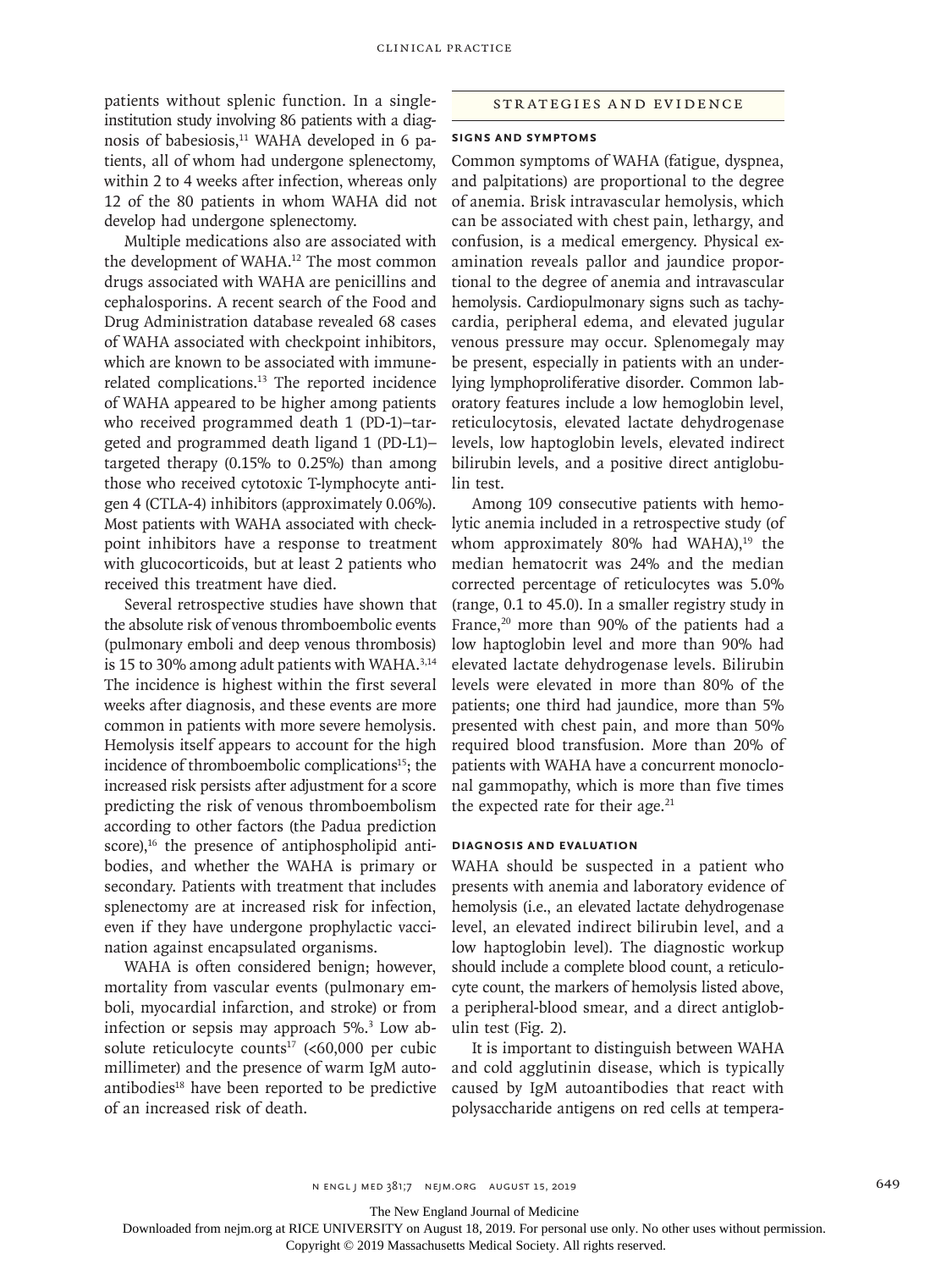

#### **Figure 2. Direct Antiglobulin Test (Direct Coombs' Test).**

The direct antiglobulin test is used to determine whether a patient's red cells are coated with IgG, complement, or both. Historically, Coombs' serum was made by immunizing rabbits with human immunoglobulin. The rabbits made antibodies against human immunoglobulin and complement that were subsequently purified to make Coombs' reagent; thus, the antihuman globulin contained antibodies against IgG and complement. Newer reagents are made by injecting purified proteins. The test is performed by taking washed patient red cells (Panel A) and incubating them (Panel B) with antihuman IgG and antihuman C3d antibodies. In warm autoimmune hemolytic anemia, antihuman antibodies, anti-C3d antibodies, or both form links (agglutination) between red cells by binding the human antibodies on the patient's red cells (Panel C). Agglutination is graded visually as negative to 4+, with values of 1 or higher indicating a positive test result.

> tures below the core body temperature and result in complement-mediated hemolysis.<sup>22</sup> In cold agglutinin disease, the direct antiglobulin test is typically negative for IgG but positive for C3 fragments. Cold agglutinin disease is usually associated with antibody specificity to I or i red-cell antigens, a high titer of cold agglutinins (titer of >1:128), and a thermal amplitude (the temperature at which red cells agglutinate) higher than room temperature. A low titer of cold agglutinins or cold agglutinins with a thermal amplitude of 25°C or lower are not likely to be clinically significant; thus, communication with the blood bank is important to help distinguish between warm and cold autoimmune hemolytic anemia. Rarely, patients can present with mixed warm and cold autoimmune hemolytic anemia that is characterized by the presence of both a warm autoantibody and a cold-active IgM antibody.23

A diagnosis of primary WAHA is defined by hemolytic anemia and a positive direct antiglobulin test in a patient who is not receiving a drug that can cause WAHA and does not have an underlying lymphoproliferative, infectious, autoimmune, or neoplastic disease (Table S1 in the Supplementary Appendix). WAHA in a patient with a negative direct antiglobulin test is rare (<5% of cases), but it should be suspected in patients with acquired hemolytic anemia and findings on a peripheral-blood smear that are consistent with WAHA.17 Paroxysmal nocturnal hemoglobinuria should be considered before making a diagnosis of direct antiglobulin test– negative WAHA.24 Direct antiglobulin test–negative WAHA may be due to pathogenic IgG autoantibodies below the sensitivity level of the direct antiglobulin test (approximately 500 IgG molecules per red cell), red cell–bound IgA or

650 n engl j med 381;7 nejm.org August 15, 2019

The New England Journal of Medicine

Downloaded from nejm.org at RICE UNIVERSITY on August 18, 2019. For personal use only. No other uses without permission.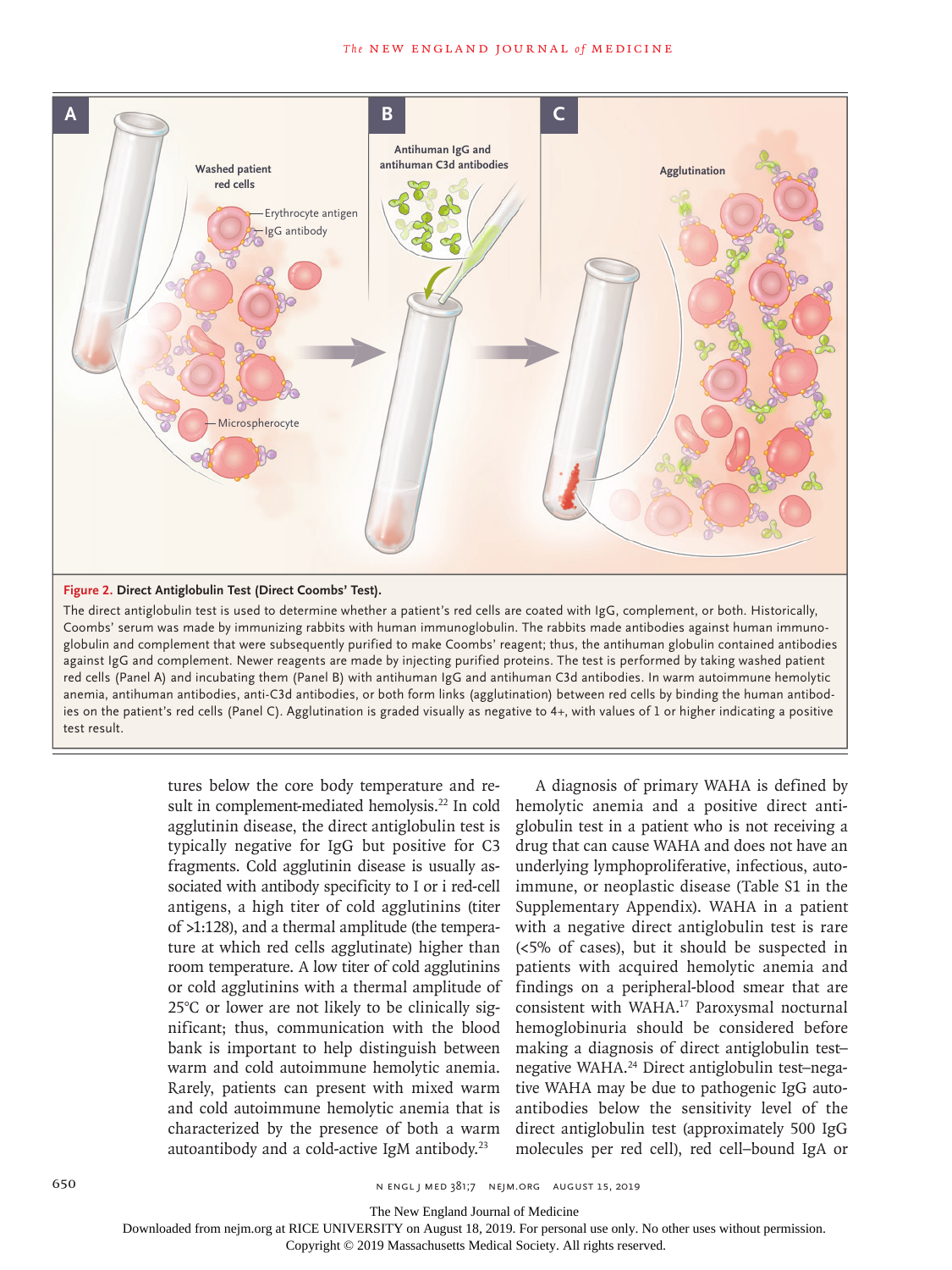monomeric IgM, or low-affinity autoantibodies. Specialized reference laboratories offer enhanced direct antiglobulin test assays to detect most cases of direct antiglobulin test–negative WAHA.25,26

Peripheral-blood flow cytometry may identify low-grade lymphoproliferative disorders and should be ordered for all adults with WAHA. Other tests warrant consideration in selected patients. These may include the p-dimer test, lower-extremity venous Doppler studies, and computed tomography (CT) of the chest if thromboembolic disease is suspected. Autoimmune panels should be performed in patients with signs and symptoms of rheumatologic disease. Bone marrow aspiration and biopsy and CT of the chest, abdomen, and pelvis may be indicated to rule out lymphoproliferative disorders, especially if the patient has lymphadenopathy, massive splenomegaly, weight loss, or unexplained fevers.

## **Immediate Management**

WAHA with severe anemia (hemoglobin level <6 g per deciliter), hypoxia, confusion, or hemodynamic instability is a medical emergency, and urgent blood transfusion is indicated to reduce the likelihood of death from pulmonary edema, myocardial infarction, or arrhythmia. In virtually all cases, the cross-match will be "incompatible," given that the autoantibodies recognize bloodgroup antigens and will react with virtually all donor red cells; in such cases, ABO- and RhDmatched blood should be administered.

The risk of a transfusion reaction with ABOand RhD-matched blood is nearly zero among patients who have not been sensitized to foreign red-cell antigens, and it remains low (<10%), even in patients with a history of pregnancy or previous blood transfusion predisposing to sensitization. The benefits of red-cell transfusion outweigh the risks, even in patients with a predisposition to sensitization who have severe anemia due to WAHA.27 However, in previously sensitized patients, blood should be infused slowly (over 2 to 3 hours), and patients should be monitored for fever, chills, and dyspnea. Extended phenotype matching for additional Rh subgroups (C, c, E, e, Kell, Kidd, S, and s) should be performed in patients with nonurgent cases of WAHA among whom there is a high risk of alloimmunization.

# **Definitive Therapy**

Since randomized trials are lacking, recommendations for drug treatment for WAHA are primarily based on case series and expert opinion. Treatment of WAHA that is attributable to other conditions or medications is generally the same as treatment for primary WAHA, but it may also include discontinuation of the use of offending drugs or treatment of underlying diseases such as poorly controlled HIV infection.

## *First-Line Treatment*

Patients with a new diagnosis of symptomatic WAHA are treated with glucocorticoids (1-2 mg per kilogram of body weight per day of prednisone administered orally or an equivalent dose of methylprednisolone administered intravenously).28,29 It is recommended that this dose be continued until a hemoglobin level above 10 g per deciliter is achieved, a goal that is reached in up to 80% of patients within 2 to 3 weeks. A second agent is typically added if prednisone is not effective within 2 to 3 weeks after initiation. If effective, prednisone should be tapered over 4 to 6 months. The percentage of patients who remain in remission after discontinuing prednisone is unclear, but retrospective case studies suggest rates of 20 to 30%.3,20 Most experts aim for a hemoglobin level of 10 mg per deciliter or higher with a dose of prednisone of less than 10 mg per day by 3 months after treatment; otherwise, a second agent is administered to avoid long-term complications of glucocorticoid use. Data from randomized trials to guide tapering strategies are lacking, but rapid tapers over 3 to 4 weeks are often associated with relapse.

Another option for first-line therapy in patients with WAHA is the use of rituximab with glucocorticoids; two randomized, controlled trials showed that combined therapy was superior to glucocorticoid monotherapy. One open-label, phase 3 trial in which 64 patients were randomly assigned to prednisolone with or without intravenous rituximab (at a dose of 375 mg per square meter of body-surface area weekly for 4 weeks) showed higher rates of relapse-free survival with combined therapy than with monotherapy at 36 months of follow-up (70% vs. 45%).<sup>30</sup> There was no between-group difference in the rate of adverse effects. In another randomized, double-blind trial involving 32 patients with WAHA who had received prednisone for less than 6 weeks, patients assigned to intravenous rituximab (at a dose of 1000 mg, on day 1 and day 15) had higher rates of remission than those assigned to placebo at 1 year (75% vs. 31%) and at 2 years (62% vs. 19%).<sup>31</sup>

The New England Journal of Medicine

Downloaded from nejm.org at RICE UNIVERSITY on August 18, 2019. For personal use only. No other uses without permission.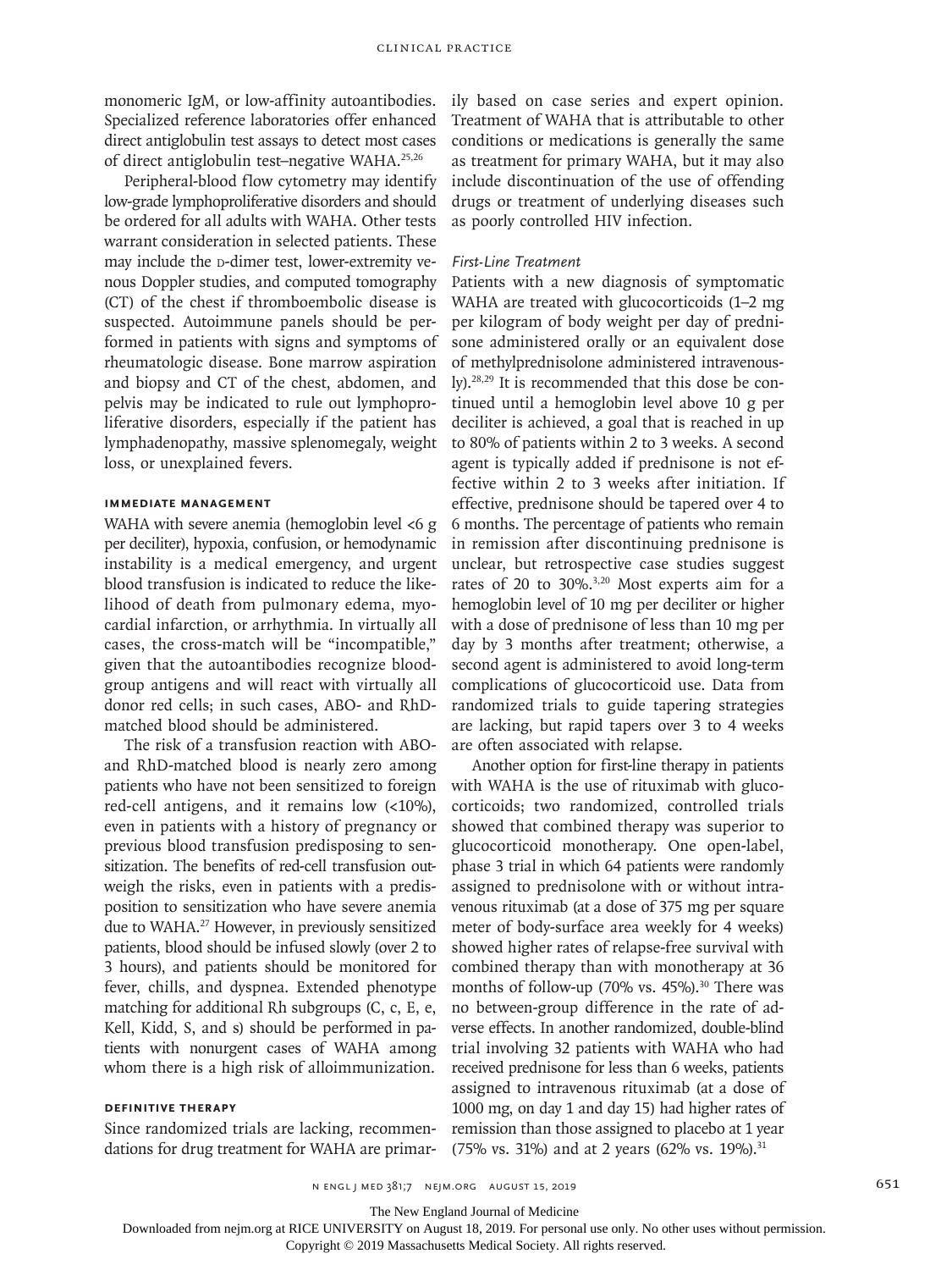| Table 1. Common Treatment Regimens for Warm Autoimmune Hemolytic Anemia.   |                     |                                                                                                                                                                                                                                                                                                       |                                                                                                                             |                                                                                                   |
|----------------------------------------------------------------------------|---------------------|-------------------------------------------------------------------------------------------------------------------------------------------------------------------------------------------------------------------------------------------------------------------------------------------------------|-----------------------------------------------------------------------------------------------------------------------------|---------------------------------------------------------------------------------------------------|
| <b>Treatment Option</b>                                                    | Route               | Dose                                                                                                                                                                                                                                                                                                  | Serious Adverse Effects                                                                                                     | Comments                                                                                          |
| First-line treatment                                                       |                     |                                                                                                                                                                                                                                                                                                       |                                                                                                                             |                                                                                                   |
| Glucocorticoids (prednisone<br>and methylprednisolone)                     | Oral or intravenous | Oral prednisone: 1–2 mg/kg of body weight/<br>day; intravenous methylprednisolone:<br>be completed over 4-6 mo) if hemoglo-<br>bin level >10 g per deciliter after 1–3 wk<br>500-1000 mg/day; begin slow taper (to                                                                                    | Diabetes, osteoporosis, infections                                                                                          |                                                                                                   |
| Second-line treatment*                                                     |                     |                                                                                                                                                                                                                                                                                                       |                                                                                                                             |                                                                                                   |
| Rituximab                                                                  | Intravenous         | 375 mg/m <sup>2</sup> of body-surface area weekly in<br>4 doses                                                                                                                                                                                                                                       | Reactivation of hepatitis B virus infec-<br>tion; progressive multifocal leuko-<br>encephalopathy                           | hepatitis B surface antigen before<br>All patients should be screened for<br>initiation of drug.  |
| Mycophenolate mofetil                                                      | Oral                | 500-1000 mg every 12 hr                                                                                                                                                                                                                                                                               | Pancytopenia, lymphoma, infections                                                                                          |                                                                                                   |
| Sirolimus                                                                  | Oral                | 2 mg/m <sup>2</sup> /day; trough goal, 5–15 ng/ml                                                                                                                                                                                                                                                     | Lymphoma, lung disease, opportunistic<br>infections                                                                         | Patients with the autoimmune lympho-<br>proliferative syndrome have had<br>a high response rate.  |
| Immune globulin                                                            | Intravenous         | 2 days - most commonly as an adjunct<br>500 mg/kg/day for 4 days or 1 g/kg/day for<br>to glucocorticoids or mycophenolate<br>mofetil                                                                                                                                                                  | Aseptic meningitis, renal insufficiency,<br>hemolytic anemia                                                                | Responses are often transient, so im-<br>mune globulin is not often used<br>as a stand-alone drug |
| Third-line treatment                                                       |                     |                                                                                                                                                                                                                                                                                                       |                                                                                                                             |                                                                                                   |
| Azathioprine                                                               | Oral                | $1-2$ mg/kg/day; maximum dose, 150 mg/<br>$d$ a $\gamma$                                                                                                                                                                                                                                              | Pancytopenia, infections, liver-function<br>abnormalities                                                                   |                                                                                                   |
| Cyclosporine                                                               | Oral                | 5 mg/kg/day divided every 12 hr; target<br>trough levels of >150 ng/ml and<br>$<$ 300 ng/ml                                                                                                                                                                                                           | Renal and hepatic dysfunction, lympho-<br>ma, hypertension                                                                  |                                                                                                   |
| Pulse-dose cyclophosphamide                                                | Intravenous         | 500-1000 mg/m <sup>2</sup> ; 1-3 doses every 2-3 wk                                                                                                                                                                                                                                                   | Pancytopenia, infection, secondary<br>cancer, infertility                                                                   |                                                                                                   |
| Fourth-line treatment                                                      |                     |                                                                                                                                                                                                                                                                                                       |                                                                                                                             |                                                                                                   |
| or autologous bone marrow<br>High-dose cyclophosphamide<br>transplantation | Intravenous         | 4 consecutive days followed by granulo-<br>50 mg/kg of ideal body weight/day for<br>cyte colony-stimulating factor                                                                                                                                                                                    | Pancytopenia, severe infection, hemor-<br>rhagic cystitis, secondary cancer,<br>alopecia, hyponatremia, cardiac<br>toxicity |                                                                                                   |
|                                                                            |                     | * Splenectomy is also considered to be a second-line treatment. Associated adverse effects are thrombosis and bacterial infections (encapsulated organisms). Vaccination against<br>Haemophilus influenzae, meningococcus, and pneumococcus 8 to 10 weeks before splenectomy is strongly recommended. |                                                                                                                             |                                                                                                   |

652 n engl j med 381;7 nejm.org August 15, 2019

The New England Journal of Medicine

Downloaded from nejm.org at RICE UNIVERSITY on August 18, 2019. For personal use only. No other uses without permission.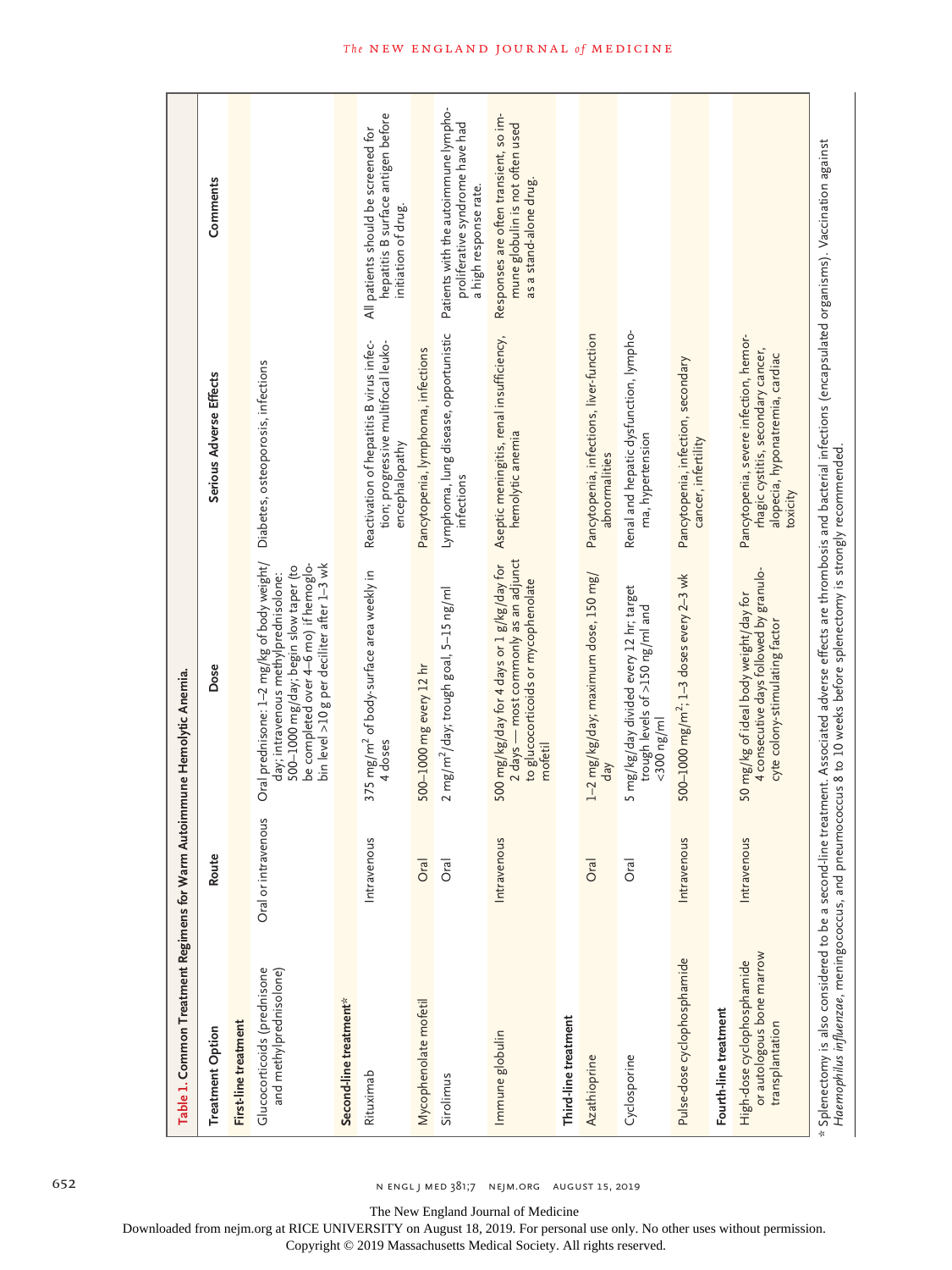## *Second-Line and Other Treatments*

Historically, splenectomy has been considered to be second-line therapy; however, owing to concerns regarding infection and thrombosis with splenectomy, rituximab is now preferred in patients with WAHA who are initially treated with glucocorticoid monotherapy and who do not have a response or who have disease that relapses after an initial response.<sup>32</sup> Recent guidelines from the United Kingdom recommend rituximab over splenectomy.33 In a meta-analysis of 21 observational studies that included 154 patients with primary or secondary WAHA, the overall response rate among patients with relapsed WAHA or disease that was refractory to rituximab was 79%.<sup>34</sup> Response can sometimes take several weeks, and the rate of relapse at 1 to 2 years ranges from 25 to 50%.35

More than 50% of patients with relapsed or refractory WAHA have a response to splenectomy; however, of those who have a response, more than 25% have a relapse within a year; the longerterm durability of remission is unclear.<sup>2,29,36</sup> Consequently, many hematologists prefer that patients try other relatively nontoxic therapies such as mycophenolate mofetil,<sup>37</sup> azathioprine, intravenous immune globulin, or cyclosporine before undergoing splenectomy (Table 1). Data are lacking to guide the order in which to use these drugs. Case reports have described good outcomes in patients with severe refractory WAHA who receive intermittent intravenous (pulse-dose) cyclophosphamide<sup>38</sup> or high-dose cyclophosphamide<sup>39</sup> or who undergo allogeneic bone marrow transplantation. Patients with WAHA associated with the autoimmune lymphoproliferative syndrome have been reported to have a good response to sirolimus.<sup>40</sup>

## Areas of Uncertainty

Multicenter, randomized, controlled trials with long-term follow-up are needed to compare the benefits, risks, and costs of various treatments for WAHA and to guide how to sequence or combine them for the best outcomes. A number of targeted therapies are in development but are not approved for WAHA. Fostamatinib, a spleen tyrosine kinase inhibitor that prevents phagocytosis and immune activation in splenic macrophages, is approved for immune thrombocytopenia and is now being studied in WAHA (ClinicalTrials

.gov number, NCT03764618).<sup>41</sup> Other targeted strategies, including the use of proteasome inhibitors (e.g., ixazomib; NCT03965624), B-cell receptor inhibitors (e.g., ibrutinib; NCT03827603), and complement inhibitors (NCT03226678), are also being studied.42

## Guidelines

The British Committee for Standards in Haematology has published a guideline for the management of WAHA.<sup>33</sup> This guideline is based largely on expert opinion, given the paucity of randomized trials. The present recommendations are largely consistent with this guideline, with the exception that it recommended glucocorticoid monotherapy as first-line treatment (it antedated one of the randomized trials that provided support for combined treatment with rituximab).<sup>31</sup>

## CONCLUSIONS AND **RECOMMENDATIONS**

The woman described in the vignette has severe anemia, reticulocytosis, an elevated bilirubin level, and a positive direct antiglobulin test, consistent with WAHA. Given the hemoglobin level below 6 g per deciliter, I would immediately transfuse 1 to 2 units of ABO- and RhD-matched blood and monitor closely for evidence of a transfusion reaction (i.e., fever, chills, and worsening hemoglobinuria). I would promptly initiate treatment with glucocorticoids (starting with prednisone at a dose of 70 mg daily) and rituximab, on the basis of data from randomized trials providing support for the combination over glucocorticoid monotherapy.30,31 Given that the patient has dyspnea, tachycardia, and hypoxia, and recognizing the increased risk of venous thromboembolism associated with WAHA, testing is indicated to rule out this condition. I would monitor her hemoglobin levels every 8 hours until her symptoms improve and closely follow her lactate dehydrogenase levels and reticulocyte count. Additional blood transfusions may be necessary, with the goal of maintaining her hemoglobin level above 7 g per deciliter. Once her condition is stable, a workup for secondary causes of WAHA, including peripheral-blood flow cytometry and other testing as clinically indicated, is appropriate. She should be counseled that WAHA is often a chronic, relapsing condi-

The New England Journal of Medicine

Downloaded from nejm.org at RICE UNIVERSITY on August 18, 2019. For personal use only. No other uses without permission.